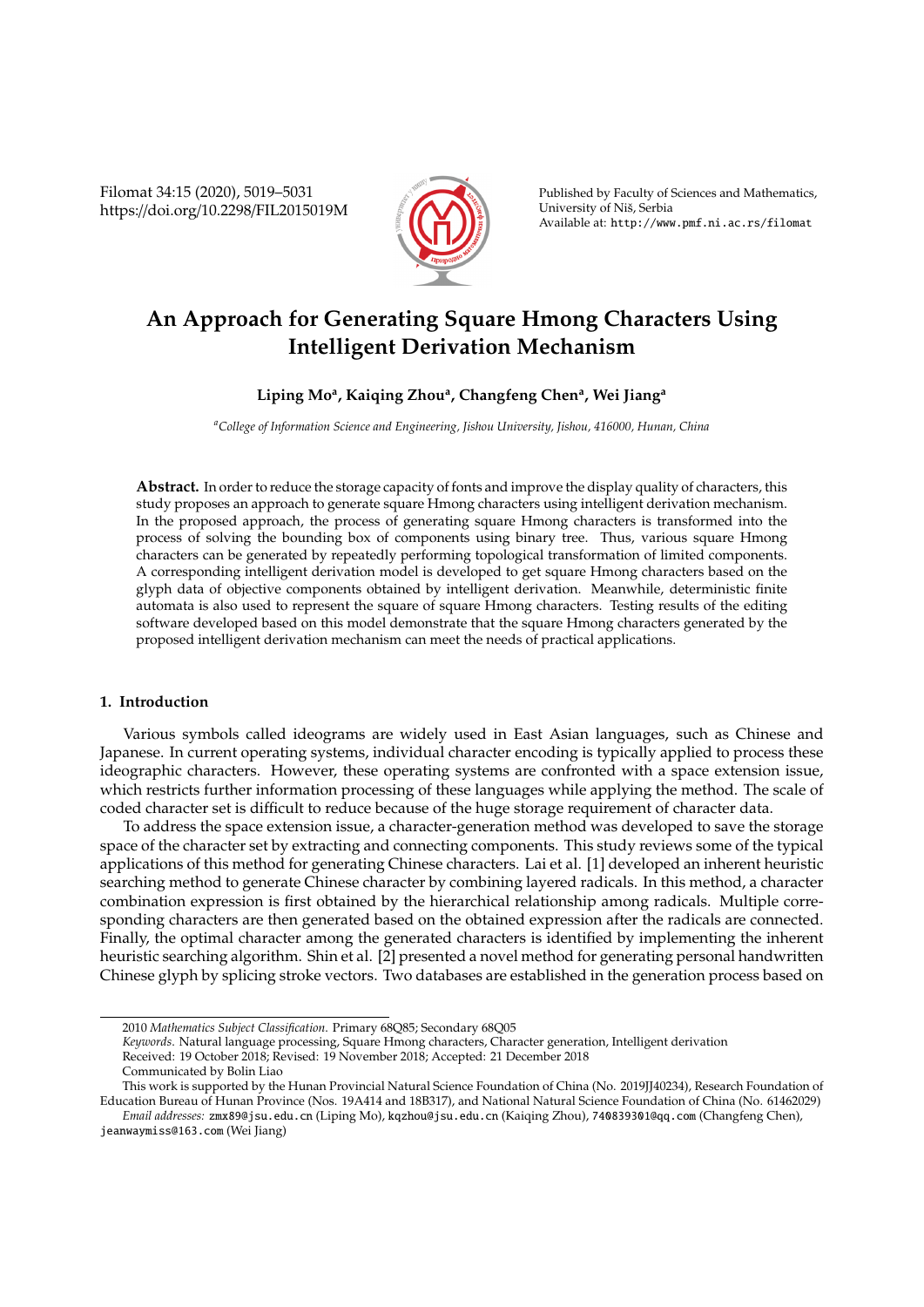compressed and cited characters. Personal handwritten characters are created by quantification, compression, and the corresponding operations among the stroke vector data of these two databases. Song et al. [3] improved the description method of the existing Chinese character structure by utilizing the similarity of the figure and presented an algorithm for calculating the similarity of the shape based on the structure description. This method does not require the learning and training of glyph sample instances to calculate the similarity, has good adaptability to calculate the similarity between common words and rare words that are difficult to obtain written samples, and can meet the needs of the growing set of Chinese characters to calculate similarity. Experiments show that the similar words list of 6763 characters in GB2312 calculated by this method is in good consistency with human cognitive results, and is used in computer-aided proofreading systems to modify the prompts of different characters, showing good results. Tan et al. [4] proposed a method for recognizing printed Chinese characters using the position and mosaic relation of radicals. In this method, an affine sparse matrix was used to decompose Chinese characters and automatically extract radicals. Wu et al. [5] put forward an auto-generation technology of the Chinese character glyph based on font library. This technology first maps the Chinese character font j to the font description database, uses the font description database as a bridge to digitize the Chinese character font, and then finds the skeleton information corresponding to the Chinese character from the font description library, extracts the stroke skeleton, and by reverse processing, the stroke skeleton information is restored to various Chinese character forms to form a Chinese character font library. Yang et al. [6] put forward to comprehensive Chinese fonts generating scheme. This scheme first establishes a decomposition database for stroke segmentation and feature extraction, and then uses a search algorithm based on stroke splitting to achieve rapid generation of new Chinese characters through stroke reorganization. The experimental result shows that Chinese characters with a new style can be generated rapidly with the proposed scheme. The usability tests show that the performance from the generated characters is similar to the original characters in style-consistency test. Wang et al. [7] proposed a method for similarity calculation of Chinese character glyph based on triple recursive representation. This algorithm represents the Chinese character as a triple: Chinese character structure, the first part of Chinese character and Chinese character tail parts. The component is an operation object, the character structure is an operator, and the character is described as a prefix expression. By establishing a recursive model for calculating the similarity of Chinese characters, the computational process is decomposed layer by layer into similarities between atomic components, and the computational complexity is effectively reduced. Experimental results show that the proposed method is feasible and effective, and has a high coincidence with human perception. The literature [8] presents an approach to creating Chinese calligraphy with a particular style from learning author's written works automatically. In this method, Chinese character topological is represented by fuzzy relative position, topological features are fed into the evaluation model using a decision tree algorithm. Furthermore, an heuristic algorithm, a hypothesis testing and a decay function of transformation amplitude are used to improve the converging speed. The experiments demonstrate the proposed method can obtain the similar style Chinese calligraphy with training samples. Yamamoto et al. [9] proposed a numerical model of the network of two-Chinese-character compound word. According to this network, a Chinese character is a node, and a two-Chinese-character compound word links two nodes. The basic framework of the model is that an important character gets many edges. The importance of a character is represented by the frequency of its appearing in publication. The network generated by the model is small-world and scale-free and reproduces statistical properties in the actual two-character network quantitatively. Li et al. [10] proposed a handy system to automatically synthesize personal handwritings for all Chinese characters in the font library by learning style from a small number (as few as 1%) of carefully-selected samples written by an ordinary person. Experiments including Turing tests with 69 participants demonstrate that the proposed system generates high-quality synthesis results which are indistinguishable from original handwriting. Using this system, for the first time, the practical handwriting font library in a user's personal style with arbitrarily large numbers of Chinese characters can be generated automatically. In view of the problem of wrongly written character teaching in Chinese language teaching, Li et al. [11] put forward a simple, convenient, and efficient input method of wrongly written characters and realized a dynamic generating-and-editing system for wrongly written Chinese characters font, which solves the problems of real-time editing, coding, and inputting of wrongly written characters in editing process using dynamic editing technology, and provides a convenient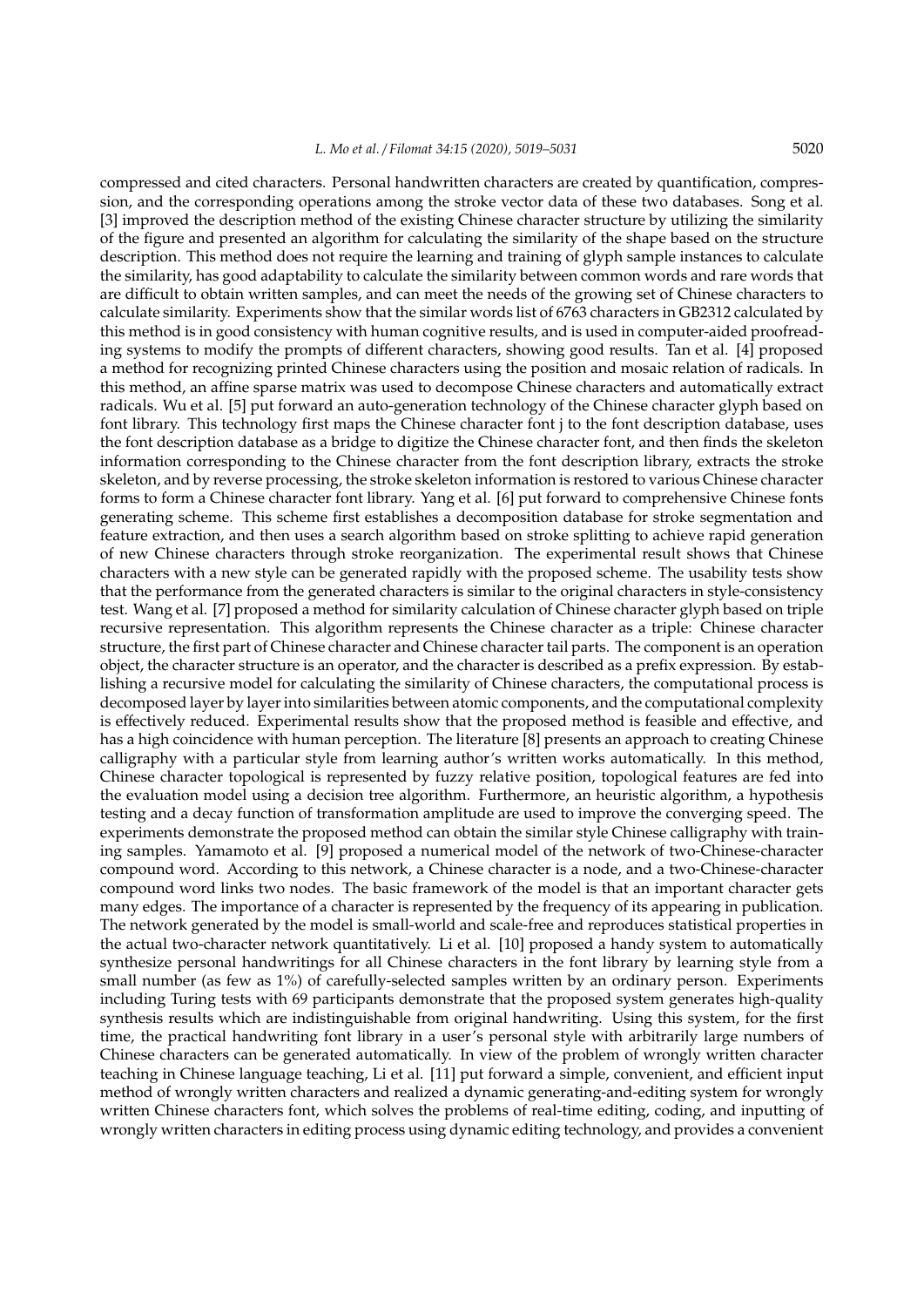input method of wrongly written characters in editing, printing, typesetting. Li et al. [12-14] realized the dynamic generation of point strokes by defining weight vectors of feature points, interpolates sparse data described by pen elements, and achieved special glyph output by defining basic pen elements and extending stroke elements. The literature [14] presents a generation model of Chinese character based on structure and style. The model is described by the stroke element, stroke element vector, path vector, string vector and yoke vector. According to this method, fonts that can be used in the design of True type personalized Chinese character fonts are generated dynamically, and the Web storage and output of the Chinese character fonts on the client are realized. This model provides an effective strategy and method to solve the cloud storage and cloud font services for personalized Chinese characters information. Xiong et al. [15] proposed a new method for automatically generating the Web fonts of Chinese characters. This method uses the dynamic description library to record the features of Chinese characters, and utilizes operations such as stroke extraction, connection, and optimization of Chinese characters based on feature points descriptions, to generate the Web fonts that meet user requirements on the web page. Liu et al. [16] put forward an innovative method to align two glyph contours with three steps. Firstly, 2D Bezier curve control points of glyph contours of each character are expanded into 3D space. Secondly, a Gaussian Mixture Model (GMM) is constructed using this 3D point set. Finally, alignment is established by minimizing Euclidean Distance between two GMMs, and then a transformation is applied accordingly. Experiments results verify the feasibility and effectiveness of the proposed method.

Square Hmong characters are ideograms with a fixed structure, are commonly used in the daily lives of Hmong people in the Wuling mountain area of China. Compared with other ideograms, information processing on square Hmong characters has not been extensively studied. Code points of square Hmong characters have not been allocated in Unicode and other character sets.

According to [17], the word-information principles of square Hmong characters can be summarized in two aspects.

(1) Using some simple Chinese characters, Chinese radicals and symbols without pronunciation and meaning (such as ∼ and X) to represent the components of phonetic-symbol, meaning-symbol, or shapesymbol.

(2) Using 'One word and one syllable' method to mark a morpheme or word.

The structure of square Hmong characters can be divided into four types, namely, left-right structure, top-bottom, part-enclosed, and internal-external structures. In particular, the part-enclosed structure can be further classified into three types, namely, upper-left-enclosed, lower-left-enclosed, and upper-rightenclosed types. Some typical examples of square Hmong characters with different structures are listed in Fig.1.

| Mark     | Structure Type                      | Example | Meaning    |
|----------|-------------------------------------|---------|------------|
| $W_1$    | left-right structure                | 咑       | call names |
| $W_2$    | left-right structure                | 軂       | poor       |
| $W_3$    | left-right structure (3 components) | 拼       | dog        |
| $W_4$    | top-bottom structure                | 货       | beggar     |
| $W_5$    | top-bottom structure                | 惠       | snake      |
| $W_6$    | top-bottom structure (3 components) | 畣       | nap        |
| $W_7$    | upper-left-enclosed structure       | 廂       | wound      |
| $W_8$    | lower-left-enclosed structure       | 赿       | comb       |
| $W_9$    | upper-right-enclosed structure      | 我       | fly        |
| $W_{10}$ | internal-external structure         | 闽       | go outside |

**Fig. 1.** Examples of square Hmong characters with different structures.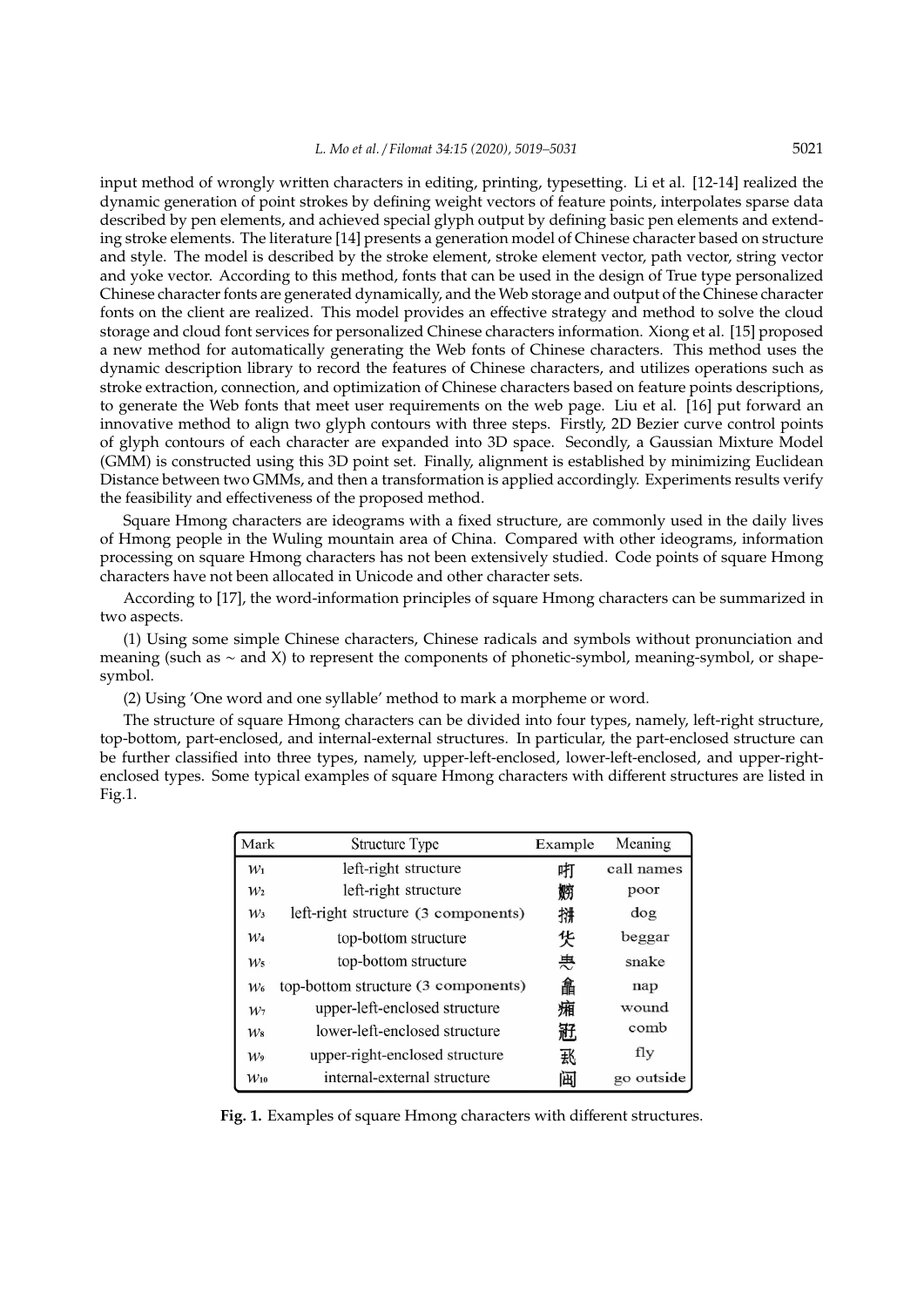According to the word-information principle, if a square Hmong character consists of three or more components, two or three of these components can be combined into simple Chinese. The simple Chinese generated would be considered a component in this square Hmong character. The results of statistical analysis of the 1,127 square Hmong characters collected indicate that most of the Hmong characters are organized by two components, whereas only a few Hmong characters with left-right structure and topbottom structures are organized by three components.

In previous work, Mo et al. [18] proposed a dynamic approach for generating square Hmong characters using the combinatorial expression of components. With the OpenType font technique, the proposed approach can generate various Hmong characters with different structures that do not occupy Unicode encode points. However, this method is based on glyph data, cannot display character whose glyph data is not available.

To address this limitation, a novel approach for generating square Hmong characters using intelligent derivation mechanism is presented. In this new approach, a large number of square Hmong characters can be generated by topological transformation of finite components.

The rest of this study is organized as follows. Section 2 introduces the method for representing square Hmong characters. Section 3 introduces related concepts and operations of the intelligent derivation of square Hmong characters. Section 4 presents an intelligent derivation mechanism of square Hmong characters. Section 5 illustrates a case study of the proposed intelligent derivation function of square Hmong characters. Finally, Section 6 concludes the paper.

## **2. Representation of square Hmong characters**

Table 1 presents the 16 types of components of square Hmong characters.

| Number          | Name                           | Mark                    |
|-----------------|--------------------------------|-------------------------|
|                 | left component                 | $c_l$                   |
| $\overline{2}$  | right component                | $c_r$                   |
| 3               | top component                  | $c_t$                   |
| 4               | bottom component               | $\mathcal{C}_b$         |
| 5               | upper-left-external component  | $c_{ule}$               |
| 6               | lower-right-internal component | $\mathcal{C}_{lri}$     |
| 7               | lower-left-external component  | $c_{lle}$               |
| 8               | upper-right-internal component | $c_{uri}$               |
| 9               | upper-right-external component | $c_{ure}$               |
| $\overline{10}$ | lower-left-internal component  | $c_{lli}$               |
| 11              | external component             | $\mathcal{C}_{\varrho}$ |
| $\overline{12}$ | internal component             | $c_i$                   |
| 13              | right-left component           | $c_{rl}$                |
| 14              | right-right component          | $c_{rr}$                |
| $\overline{15}$ | bottom-left component          | $c_{bl}$                |
| 16              | bottom-right component         | $c_{br}$                |

Table 1: Types of square Hmong characters and corresponding marks.

Assuming that *SG* and *Ci*(i=start, end, first, middle, final) are used to represent square Hmong characters and their components, two- and three-component square Hmong characters can be illustrated as  $SG = \{C_{start}C_{end}\}$  and  $SG = \{C_{first}C_{middle}C_{final}\}$ , respectively, where  $C_{start} = \{c_l, c_t, c_ule, c_{lle}, c_{ure}, c_e\}$ ,  $C_{end} = \{c_r, c_b, c_{lri}, c_{hri} = c_{f}$  $c_{uri}$ ,  $c_{lli}$ ,  $c_i$ ,  $C_{first}$ ={ $c_l$ ,  $c_t$ },  $C_{middle}$  ={ $c_{rl}$ ,  $c_{bl}$ }, and  $C_{final}$  ={ $c_{rr}$ ,  $c_{br}$ }.

Deterministic finite automata (DFA) representation of square Hmong characters based on the 16 types of components is proposed as follows.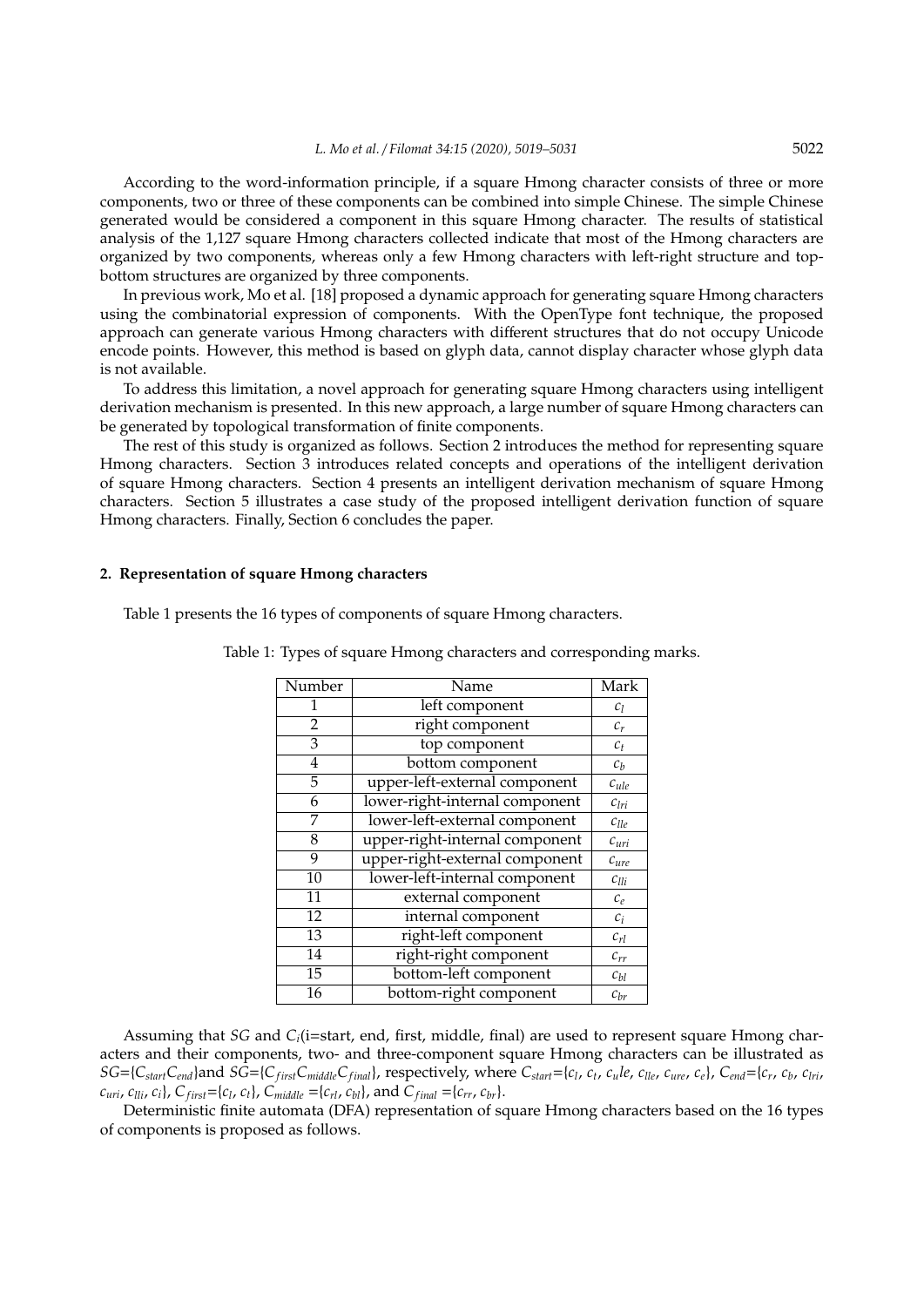**Definition 1.** DFA representation of square Hmong characters: The DFA can be expressed as  $M =$ (*K*, *A*, *F*, *S*,*Z*), where,

(1) *K* is a finite set of states, *K*={0, 1, 2, 3, 4, 5, 6, 7, 8, 9};

(2) A is a finite set of input symbols,  $A = \{c_1, c_t, c_{ule}, c_{lle}, c_{ure}, c_e, c_r, c_b, c_{lri}, c_{uri}, c_{lli}, c_i, c_{rl}, c_{bl}, c_{rr}, c_{br}\}$ 

(3) *F* is a map set on  $K \times \bar{A} \to K$ , where  $F = \{f(0,c_i) = 1, f(0,c_t) = 2, f(0,c_{ule}) = 3, f(0,c_{lle}) = 4, f(0,c_{ure}) = 5, f(0,c_e) = 6,$  $f(1,c_{ri})=7$ ,  $f(1,c_r)=9$ ,  $f(2,c_{bi})=8$ ,  $f(2,c_b)=9$ ,  $f(3,c_{1ri})=9$ ,  $f(4,c_{ri})=9$ ,  $f(5,c_{1li})=9$ ,  $f(6,c_i)=9$ ,  $f(7,c_{rr})=9$ ,  $f(8,c_{br})=9$ ); (4) *S* ∈ *K* is the initial or start state, and *S*=0;

(5) *Z* ⊂ *K* is a set of accepted states, and *Z*={9}.

Fig.2 presents the state graph of DFA, where in any square Hmong character can be generated by a given path from the initial state 0 to the accepted state 9.



**Fig. 2.** State graph to generate square Hmong characters.

## **3. Related concepts and operations of intelligent derivation of square Hmong characters**

Two important concepts in this study, namely, original component and objective component, are defined as follows.

**Definition 2.** original component and objective component: Chinese characters, Chinese radicals, and pure symbols are considered as original components of Hmong characters. Objective component is defined as a constituent part while displaying square Hmong characters.

The objective component can be obtained by topological transformation of the original component. Thus, a square Hmong character can be generated while all of the corresponding objective components are obtained by topological transformation of the original components.

## *3.1. Definition and normalization of the component bounding box*

The bounding box is a simple geometric graph that reflects the position and size of complex geometric objects. To simplify the transformation, the image processing of the Hmong character component is converted into the processing of bounding box. The bounding box of square Hmong character component is defined as follows.

**Definition 3.** Bounding box of square Hmong character component: The corresponding width and height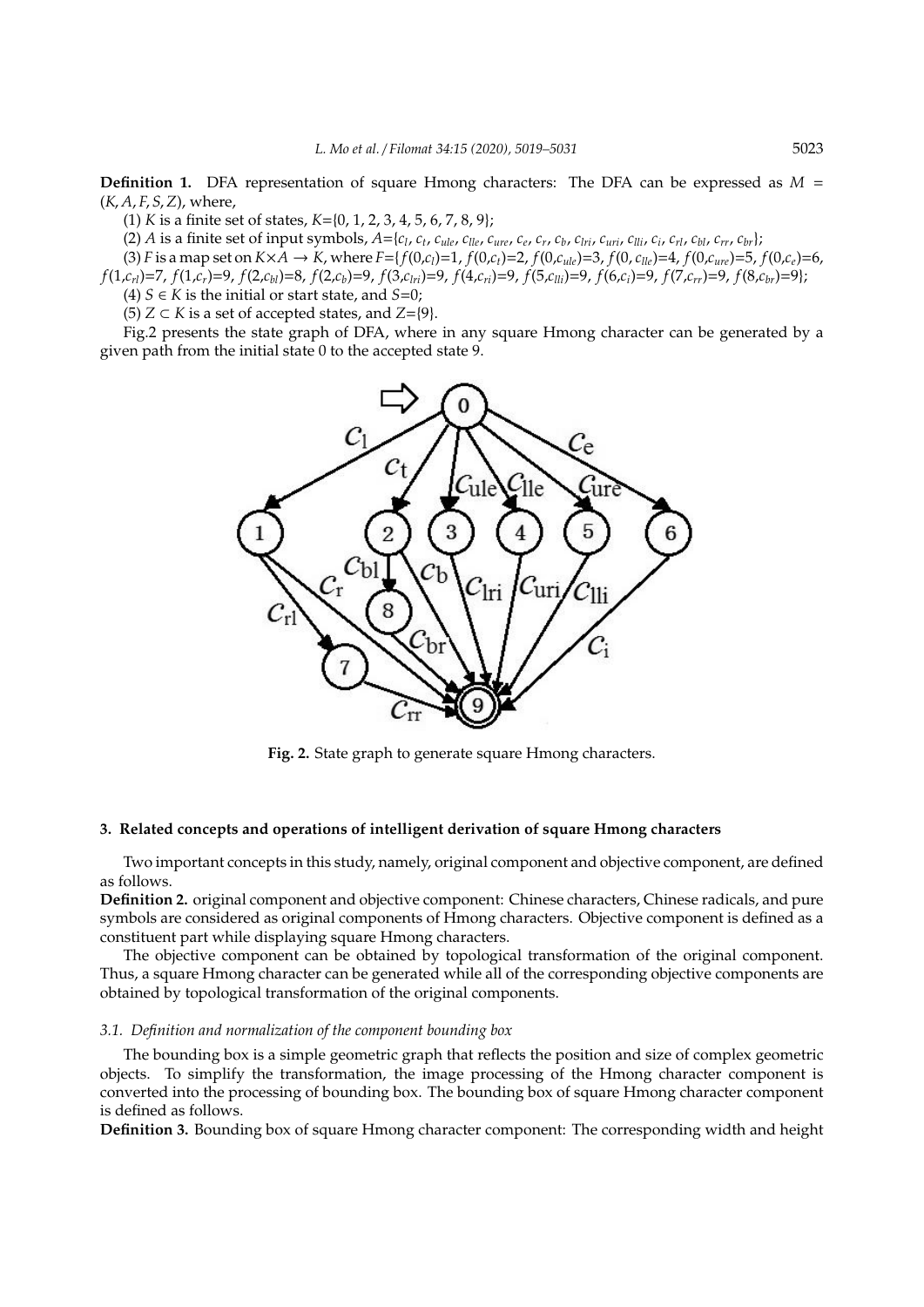

**Fig. 3.** An example of a bounding box of square Hmong character component.

for a given square Hmong character grid are *W* and *H*, respectively. The Cartesian coordinate system is established with the origin at the upper-left corner of the grid, wherein the *X* axis is positive in the right direction, and the *Y* axis is positive in the downward direction. In this coordinate system, the bounding box of square Hmong character component is a minimum enclosing rectangle determined by upper-left vertex coordinates (*x*, *y*), width (*W*), and height (*H*) of the image of a square Hmong character component. The bounding box is further represented as a four-tuple  $B = (x, y, w, h)$  where  $x \in (0, W)$ ,  $y \in (0, H)$ ,  $w \in (0, W - x)$ , and *h* ∈ (0, *H* − *y*). Fig.3 illustrates an example of a bounding box of square Hmong character component.

The bounding box is normalized by  $\bar{B} = (\frac{x}{W}, \frac{y}{H})$  $\frac{y}{H}$ ,  $\frac{w}{W}$ ,  $\frac{h}{H}$ ) based on the topological invariance. The bounding boxes mentioned in the rest of this study are all processed by normalization.

## *3.2. Determination of topological transformation coe*ffi*cients of the bounding box*

The generation process of square Hmong characters can be converted into a calculation process of the corresponding bounding box of the components. This calculation process can be considered as a process to gradually generate the bounding box of the objective component from the standard bounding box of the original component by calculating the topological transformation coefficients.

For two given bounding boxes  $B = (x, y, w, h)$  and  $B' = (x', y', w', h')$ , the topological transformation coefficients from  $B_1$  to  $B_2$  are obtained based on the following equation

$$
\begin{cases}\nR_w = w'/w \\
R_h = h'/h \\
x = x + x.R_w \\
y = y + y.R_h\n\end{cases}
$$
\n(1)

In actual operations, the relevant information of the standard bounding box of the original component can be directly gathered from the corresponding Chinese character fonts. Thus, the determination issue of topological transformation coefficients of the bounding box is observed in the generation of the bounding box of the objective component.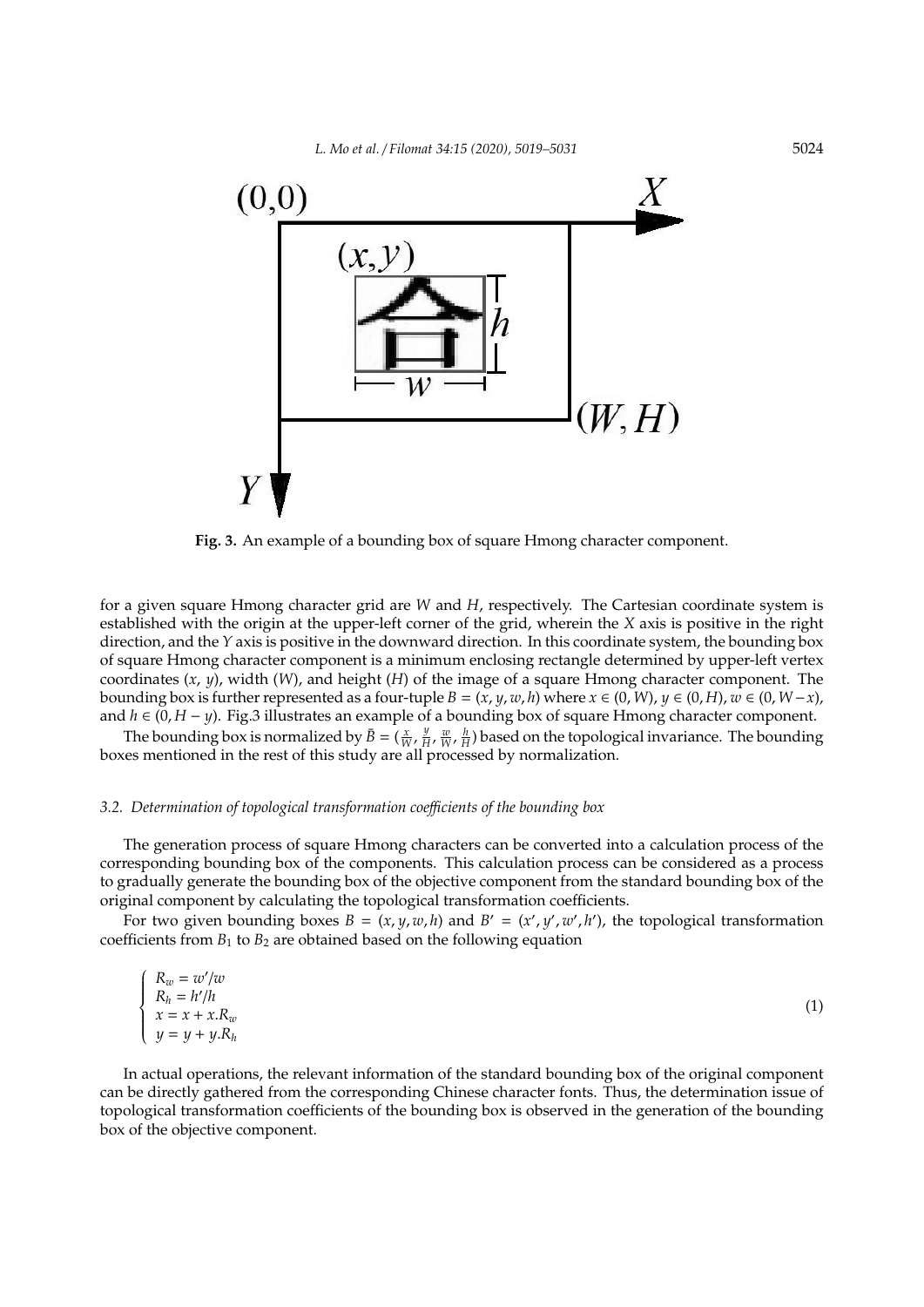#### *3.3. Transformation operations of the bounding box of the component*

The purpose of solving the bounding box is to calculate the position and size of the bounding box of the objective component, which involves transformation operations, such as centering, tiling, and aspect ratio adjustment.

#### *3.3.1. Centering*

Centering is used to adjust a bounding box to the middle position of another bounding box based on a given direction of a coordinate axis. In this operation, the width and height of the bounding box will remain consistent, whereas the upper-left vertex coordinate will change.

For two given bounding boxes  $B_1 = (x_1, y_1, w_1, h_1)$  and  $B_2 = (x_2, y_2, w_2, h_2)$ , centering is used to move  $B_1$ into *B*<sup>2</sup> along three different directions (*X*-axis direction, *Y*-axis direction, and simultaneously in the *X*- and *Y*-axis directions). Therefore, the new bounding box  $B_1 = (x, y, w_1, h_1)$  under these three cases is generated based on Eqs.(2) to (4), respectively.

$$
\begin{cases}\n x = x_2 + |w_1 - w_2|/2 \\
 y = y_1\n\end{cases}
$$
\n(2)

$$
\begin{cases}\n x = x_1 \\
 y = y_2 + |h_1 - h_2|/2\n\end{cases}
$$
\n(3)

$$
\begin{cases}\n x = x_2 + |w_1 - w_2|/2 \\
 y = y_2 + |h_1 - h_2|/2\n\end{cases}
$$
\n(4)

## *3.3.2. Tiling*

Tiling is used to expand or compress a bounding box into another bounding box along with a given coordinate-axis direction. The new bounding boxes are marked as  $B' = (x_2, y_1, w_2, h_1)$ ,  $B' = (x_1, y_2, w_1, h_2)$ , and  $B' = (x_2, y_2, w_2, h_2)$ , which can be generated after tiling along *X*-axis direction, *Y*-axis direction, and simultaneously in the *X*- and *Y*-axis directions, respectively.

## *3.3.3. Aspect ratio adjustment*

Aspect ratio is an important parameter that reflects the shape of the component in a square Hmong character. Each type of component has its own method of aspect ratio adjustment.

Assuming that a bounding box of the original component is  $B = (x, y, w, h)$ , a new bounding box marked as *B'* can be obtained by adjusting aspect ratio *r*. Depending on the type of component, the aspect ratio adjustment can be divided into the following three cases.

For a left-right structure component, the new bounding box B' is generated by Eq.(5) when maintaining the same height.

For a top-bottom structure component, the new bounding box B' is generated by Eq.(6) when maintaining the same width.

For a part-enclosed structure or internal-external structure component, the new bounding box *B'* is generated by changing the height and width. When  $h/w \leq r$ , the adjustment operation is implemented by Eq.(5). Otherwise, the adjustment operation is implemented by Eq.(6).

Eq.(5) and Eq.(6) are presented below.

$$
B' = (x, y, h/r, h) \tag{5}
$$

$$
B' = (x, y, w, w * r) \tag{6}
$$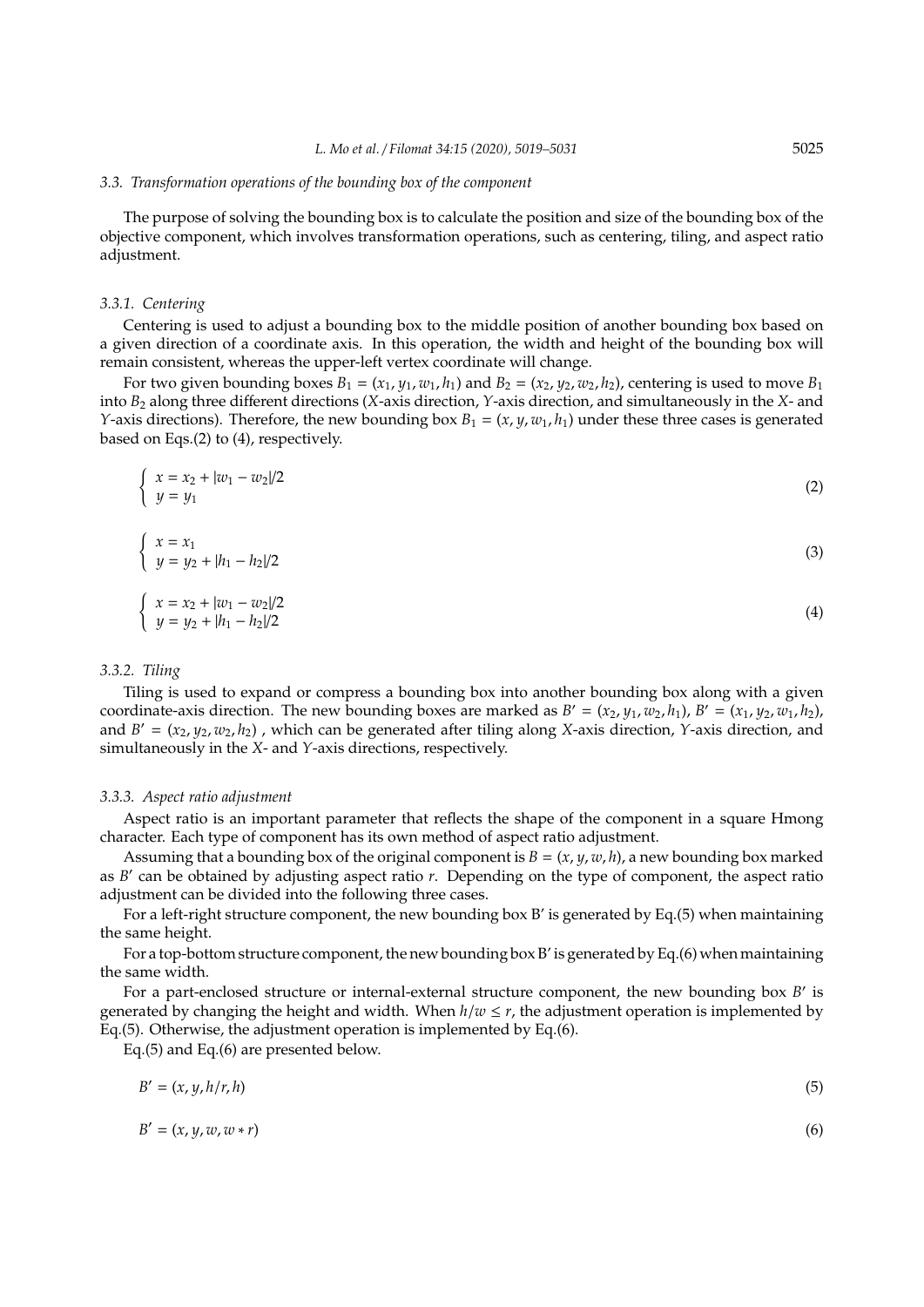## **4. Intelligent derivation of square Hmong characters and related algorithms**

The key point of solving the bounding box of the objective component is to gather the topological transformation coefficients and the position and size of the bounding box. In this study, the derivation process of generating square Hmong characters is executed by a binary tree approach with the "type + component" form. In this binary tree, non-terminal and terminal nodes are used to represent the type of square Hmong characters and the concrete component, respectively. The problem of each node data can be addressed via the decomposed simple subtree using the recursion of the binary tree.

## *4.1. Design of encoding tree*

The encoding tree is a symbolic representation of the derivation tree. In the encoding tree, six types of square Hmong characters are marked by the corresponding letters, as shown in Table 2. The component is represented by the code point of the original component character in the Unicode character set.

| Type of square Hmong character | Mark |
|--------------------------------|------|
| left-right structure           |      |
| top-bottom structure           |      |
| internal-external structure    | N    |
| upper-left-enclosed structure  |      |
| lower-left-enclosed structure  | В    |
| upper-right-enclosed structure |      |

Table 2: Types of square Hmong characters and corresponding marks.

The encoding tree of a square Hmong character with two components is considered as a first-level structure with two layers. The encoding tree of a square Hmong character with three components is considered a second-level structure with three layers. According to the encoding tree, the examples  $w_6$  and *w*<sup>8</sup> in Fig.1 can be encoded as "S 5408 Z 76EE 76EE"and "B 51A0 5B50", respectively. Fig.4(a) and Fig.4(b) illustrate the corresponding derivation trees and encoding trees, respectively.



**Fig. 4.** An example of a bounding box of square Hmong character component.

## *4.2. Structure design of intelligent derivation mechanism*

The intelligent derivation mechanism of square Hmong characters can be separated into three layers, namely, top level, middle level, and bottom level. The functions of the layers from top-to-bottom order are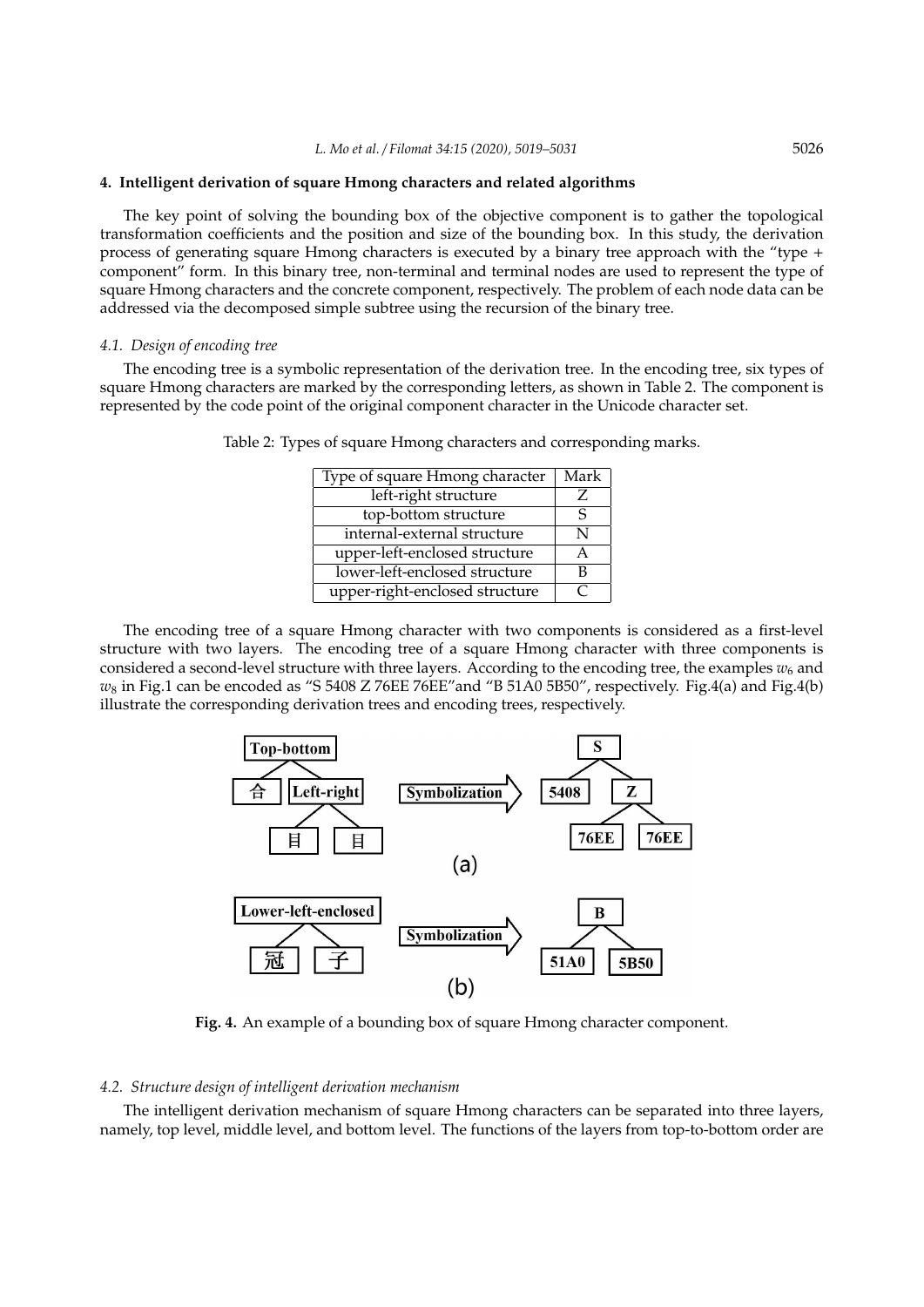to decompose the encoding tree, perform structure derivation for square Hmong characters with different structures to solve the topological transformation coefficient of each node and adjust the aspect ratio of components. Given the similarity with the derivation process, the middle level can be further classified into two subsections. One subsection, namely, the derivation module of a square Hmong character with a vertical-horizontal structure, is employed to derive the left-right and top-bottom structures. The other subsection, namely, the derivation module of a square Hmong character with containment structure, is employed to derive the part-enclosed and internal-external structures. The structure of the intelligent derivation mechanism is illustrated in Fig.5.



**Fig. 5.** Structure of the intelligent derivation mechanism.

## *4.3. Encoding tree decomposition module*

The process of decomposing the encoding tree consists of two phases. In the first phase, the tree is decomposed into a series of subtrees by implementing a depth-first-based pre-order traversal. In the second phase, two operations will be performed repeatedly until all subtrees are settled. The homologous structure derivation module will be used to execute for each decomposed subtree to achieve the goal solution. And the solution is used to substitute for the original subtree.

According to this process, Algorithm 1 is proposed to achieve the function of the encoding tree decomposition module below.

**Algorithm 1.** Encoding tree decomposition algorithm

Input: Unicode encoding sequence of the components and the structure type of a square Hmong character

Output: Transformation parameters of the objective components

Steps:

Step 1: The encoding tree for a square Hmong character is generated by combining the Unicode encoding sequence of the components and the structure types.

Step 2: The encoding sequence of a square Hmong character is obtained by implementing a depth-firstbased pre-order traversal on the encoding tree.

Step 3: The encoding tree is decomposed into a series of subtrees based on the obtained encoding sequence.

Step 4: The transformation parameters of all original components of a square Hmong character are generated by calling the corresponding structure derivation module.

Step 5: The objective components are obtained by performing topological transformation using these parameters.

## *4.4. Derivation module of a square Hmong character with a vertical-horizontal structure*

The shape of the component shown in a square Hmong character with a vertical-horizontal structure is determined by two factors, namely, the order of appearance in the square Hmong character and the size of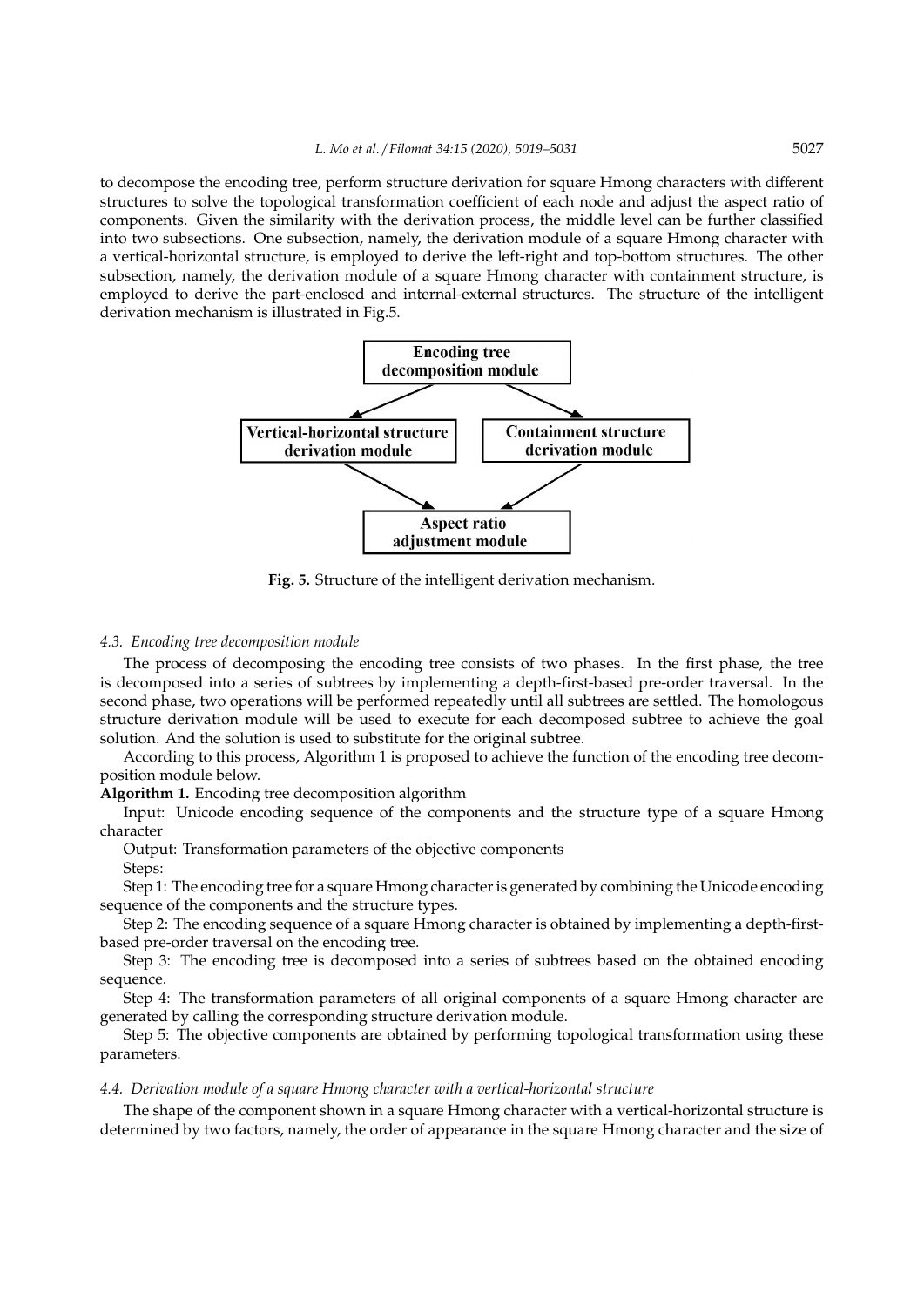this component. The proportion of the component in the square Hmong character is directly proportional to the size of the original component. Thus, the bounding box of the component of a two-component square Hmong character is directly achieved from the standard bounding box of the original component. The bounding box of the component of a three-component square Hmong character is obtained from the depth-first traversal result of the spanning tree.

All related information about the bounding box of each component is stored in the component-position information database. This database contains a series of data, such as component name, component type, structure name, position number, and the list of the maximum bounding box of each position. The maximum bounding box of each component can be obtained via the corresponding transformation operations of related data extracted from the above database. The derivation function for a square Hmong character with a vertical-horizontal structure can be achieved using Algorithm 2.

**Algorithm 2.** Derivation algorithm of a square Hmong character with a vertical-horizontal structure

Input: Related data of components stored in the component-position information database

Output: Transformation coefficients of each component

Steps:

Step 1: The proportion of each component in a square Hmong character is calculated according to the related data of components stored in the component-position information database.

Step 2: The maximum bounding box is obtained based on the order of each component in a square Hmong character.

Step 3: For a square Hmong character with a left-right structure, each component in the maximum bounding box of this character is centered along the *X*-axis direction using Eq.(2). For a square Hmong character with a top-bottom structure, each component in the maximum bounding box of this character is centered along the *Y*-axis direction using Eq.(3).

Step 4: The corresponding bounding box of all components of a square Hmong character is generated after adjusting the aspect ratio of each component by calling Algorithm 4.

Step 5: All transformation coefficients of each component are calculated using Eq.(1).

## *4.5. Derivation module of a square Hmong character with a containment structure*

The common highlight of a square Hmong character with an internal-external structure is that the external component acts as a framework, and the interior component is embedded in this framework. The maximum bounding box of each component will be determined by the external component. All of the related information data of each component is also stored in the component-position information database. The maximum bounding box of each component can be obtained via the corresponding transformation operations of related data extracted from the above database. The derivation function of a square Hmong character with a containment structure can be achieved based on Algorithm 3.

**Algorithm 3.** Derivation algorithm of a square Hmong character with a containment structure

Input: Related data of components stored in the component-position information database Output: All of the transformation coefficients of each component

Steps:

Step 1: According to the related data of components stored in the component-position information database, the maximum bounding box of the external component is marked as the actual bounding box of the character.

Step 2: The maximum bounding box of the interior component is obtained after adjusting the size of the standard bounding box of the interior component by calling Algorithm 4.

Step 3: The obtained bounding box is simultaneously tiled to the maximum bounding box of the character along the *X*- and *Y*-axis directions.

Step 4: All transformation coefficients of each component are calculated using Eq.(1).

## *4.6. Aspect ratio adjustment module*

In the intelligent derivation procedure, each structure derivation function needs to call the function of aspect ratio adjustment. Based on the related data of the components from the aspect ratio database,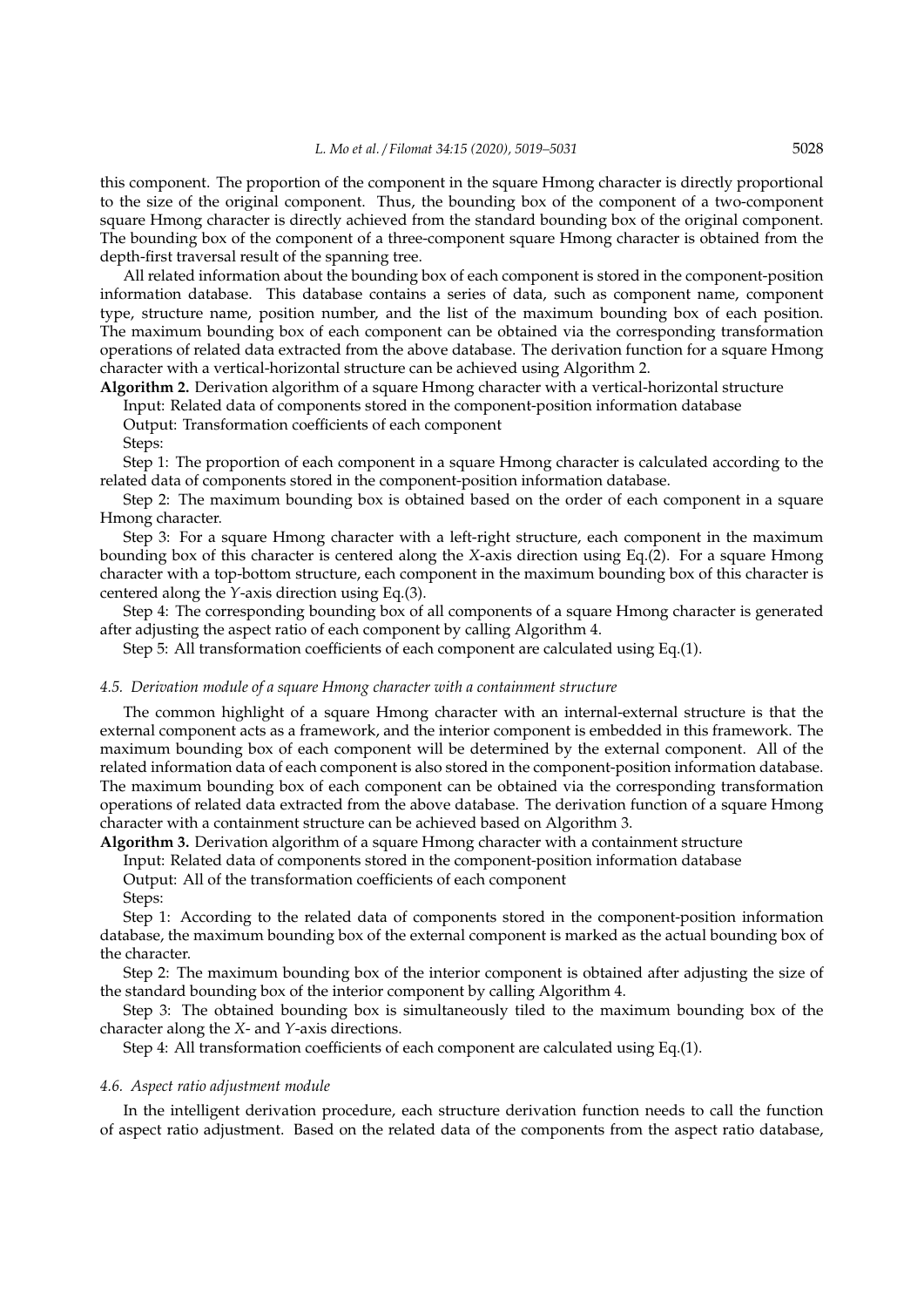components can be adjusted using different adjustment approaches. The aspect ratio database includes a group of items, such as component name, component type, structure name, number of occurrences, number of components, and related data of aspect ratio (such as minimum, maximum, mean, and variance). The function of aspect ratio adjustment can be achieved using Algorithm 4.

**Algorithm 4.** Aspect ratio adjustment algorithm

Input: Related data of components stored in the aspect ratio database

Output: Adjusted aspect ratio

Steps:

Step 1: The type of the component is determined according to the related data of components stored in the aspect ratio database. If the component is that of the square Hmong character with a vertical-horizontal structure, move to Step 2. Otherwise, move to Step 3.

Step 2: The related data of aspect ratio is determined according to the related data of components stored in the aspect ratio database. For a square Hmong character with left-right structure, if the current aspect ratio of the component is between the minimum and the maximum, it remains unchanged; otherwise, it is adjusted to the average using Eq.(5). For a square Hmong character with a top-bottom structure, if the current aspect ratio of the component is between the minimum and the maximum, it remains unchanged; otherwise, it is adjusted to the average using Eq.(6).

Step 3: The related data of aspect ratio is determined according to the related data of components stored in the aspect ratio database. For a square Hmong character with a containment structure, if the current aspect ratio of the component is equal to the average, it remains unchanged; if the current aspect ratio is higher than the average, it is adjust to the average using Eq.(6); otherwise, it is adjusted to the average using Eq.(5).

## **5. Case study**

This section presents a case study to verify the feasibility of the proposed intelligent derivation mechanism of square Hmong characters.

## *5.1. Example of the Intelligent Derivation of Square Hmong Characters*

According to Algorithms 1 to 4, the processes of generating a square Hmong character can be separated into a series of solution processes of the transformation coefficients of components. And these components belong to a Hmong character with a first-level structure from the leaf node of the encoding tree.



**Fig. 6.** Intelligent derivation process of  $w_6$ .

A typical square Hmong character, which is marked as  $w_6$  in Fig.1, is used to illustrate the intelligent derivation process of generating a square Hmong character. Fig.6 depicts the intelligent derivation process of  $w_6$ . According to Fig.6, for the character  $w_6$ , the solution process of transformation coefficients of component can be described in the following steps.

Step 1: According to Fig.4(a), the character  $w_6$  has a second-level structure, and the top structure and final structure of  $w_6$  are S and Z, respectively.

Step 2: The final structure is separated from  $w_6$ , and is considered as a pseudo-square Hmong character to obtain the generation encoding sequence. As shown in Fig.7(a), the generation encoding sequence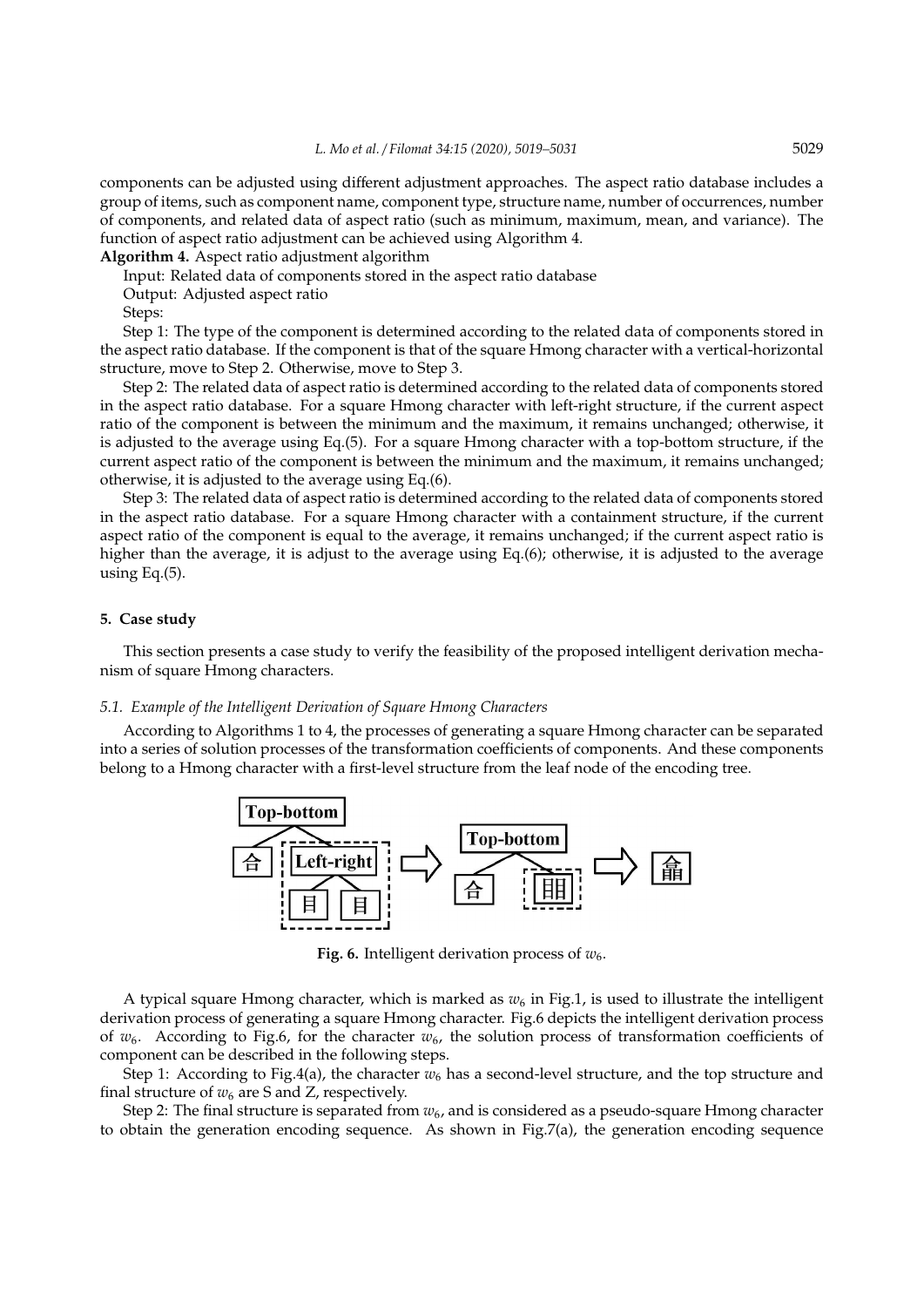is "Z 76EE 76EE". After implementing the derivation module of the square Hmong character with a vertical-horizontal structure, the bounding boxes of two sub-components, namely, "76EE" and "76EE", are generated in the pseudo square Hmong character.

Step 3: The pseudo square Hmong character (marked as "#1") acts as a component, and is merged with "#1" into the upper structure. As shown in Fig.7(b), the current generation encoding sequence is "S 5408 #1". After implementing the derivation module of the square Hmong character with a vertical-horizontal structure, the bounding boxes of two new sub-components, namely, "5408" and "#1", are generated as the bounding boxes of objective components.



**Fig. 7.** Derivation result of  $w_6$ .

Step 4: All the transformation coefficients of each component of  $w_6$  are calculated using Eq.(1). Step 5: The corresponding objective components are obtained by executing the topological transformation according to the above coefficients.

Step 6: The character  $w_6$  is generated by combining all of the objective components.

## *5.2. Application of the proposed intelligent derivation mechanism*

A font library of objective components is created based on the data generated using intelligent derivation mechanism. Some glyphs of objective components in the font library are adjusted properly to ensure the accuracy of the component image of a square Hmong character. The font library is used to input characters in test experiments. The testing results are demonstrated in Fig.8.

|    | 测试文档 |                                                                                                                                          |    |  |    |          |  |
|----|------|------------------------------------------------------------------------------------------------------------------------------------------|----|--|----|----------|--|
| 正文 |      | 方块苗文楷体(构件)                                                                                                                               | 36 |  | E. | 僵<br>一番) |  |
|    |      | ∑ + + 1 + + + 2 + + + 3 + + + 4 + + + 5 + + + 6 + + + 7 + + + 8 + + + 9 + + 10 + + 11 + + + 12 + + +13 + + +14 + + 15 + + 16 + + - - - - |    |  |    |          |  |
|    |      |                                                                                                                                          |    |  |    |          |  |
|    |      |                                                                                                                                          |    |  |    |          |  |
|    |      |                                                                                                                                          |    |  |    |          |  |
|    |      | 环骏贩鲽舭季扛把联悉弅志                                                                                                                             |    |  |    |          |  |
|    |      |                                                                                                                                          |    |  |    |          |  |
|    |      | 触鲭钍新耚厾瑟毕拿冥苦华                                                                                                                             |    |  |    |          |  |
|    |      |                                                                                                                                          |    |  |    |          |  |
|    | 即才   |                                                                                                                                          |    |  |    |          |  |
|    |      |                                                                                                                                          |    |  |    |          |  |
|    |      |                                                                                                                                          |    |  |    |          |  |
|    |      |                                                                                                                                          |    |  |    |          |  |
|    |      |                                                                                                                                          |    |  |    | 方块苗文输入法  |  |

**Fig. 8.** Input testing result of square Hmong characters.

As shown in Fig.8, the generated square Hmong characters have met the demands of the practical applications.